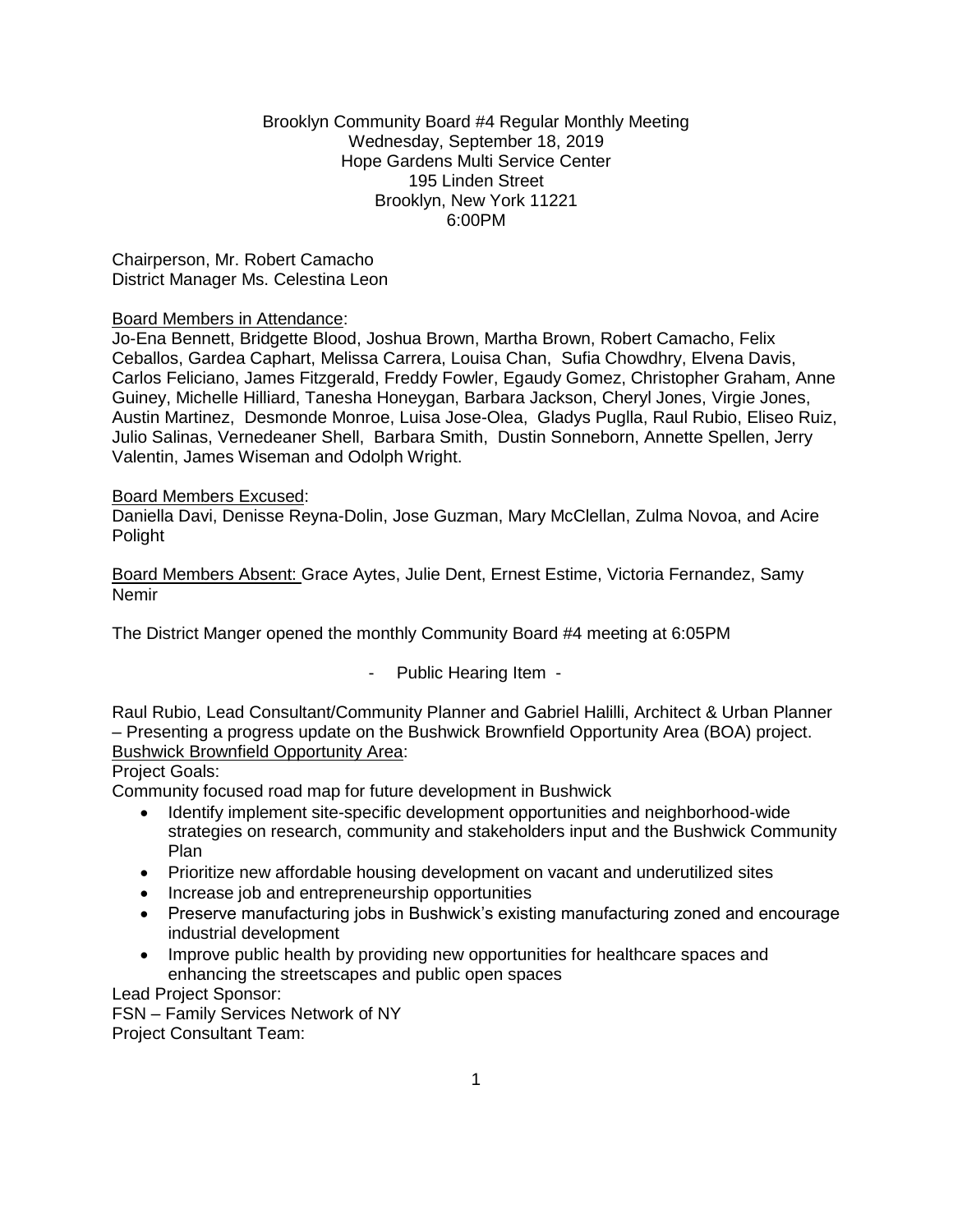Hester St Urban Planning, Grain Collective Urban Planning and Design, Raul Rubio – Community Coordinator, BJH Advisors Economic Development, CUFFH Survey Partner, El Puente Survey Partner.

Public Engagement Timeline:

MARCH: Project Kick off and Introduction – Steering Committee Meeting – Project introduction – existing conditions report – emerging focus areas – soft sites analysis

APRIL – JULY: Focus areas and demonstration sites visioning

AUGUST – OCTOBER: Refined strategies and closeout – updated recommendations and demonstration sites review – project closeout

Focus Areas:

Affordable Housing, Economic and workforce development, Health

Research and Analysis: Affordable Housing, Health, Economic Development (Industrial) and Economic Development (Commercial)

Vision: Site 1: NYPD Myrtle Avenue Parking Lot along Myrtle Avenue, DeKalb Avenue and Cedar Street

- $\circ$  Business Incubator Can be an asset especially for nearby high school students and NYCHA residents to learn about entrepreneurship and launch ideas
- $\circ$  Commercial Hub Creation of new office space and storefront space will attract jobs to the area
- $\circ$  Community Garden Improvements Potential for community garden to move to rooftop or corner lot with greater visibility and light
- $\circ$  New Plaza New public space that can turn intersection into a neighborhood attraction
- o 100% Affordable Housing

Challenges:

 $\circ$  Displacement – Finding an alternative location for the NYPD Parking lot and community garden will be highly challenging

Site 1: NYPD Myrtle Avenue Parking Lot along Myrtle Avenue, DeKalb Avenue and Cedar **Street** 

Proposed Zoning: R7A, C2-3

Vision: Site 10 – PS 299 Parking Lot, 88 Woodbine Street

**Opportunities** 

- ❖ Workforce Development Training Can connect school, local community centers and groups to build skills
- ❖ Makers Lab Makers space can provide skills and experiences through a direct partnership with the school and opportunities for outside students and residents
- ❖ Covered Playground can be an extension of local schools and NYCHA open space that will be especially vital in times of poor weather
- ❖ 100% affordable housing

Challenges:

 $\div$  Displacement – Finding an alternative site for the parking will be a challenge Site 10 – PS 299 Parking Lot, 88 Woodbine Street

Proposed Zoning: R7A

The District Manager, Ms. Leon closed the public hearing item portion of the meeting and thanked everyone for being present.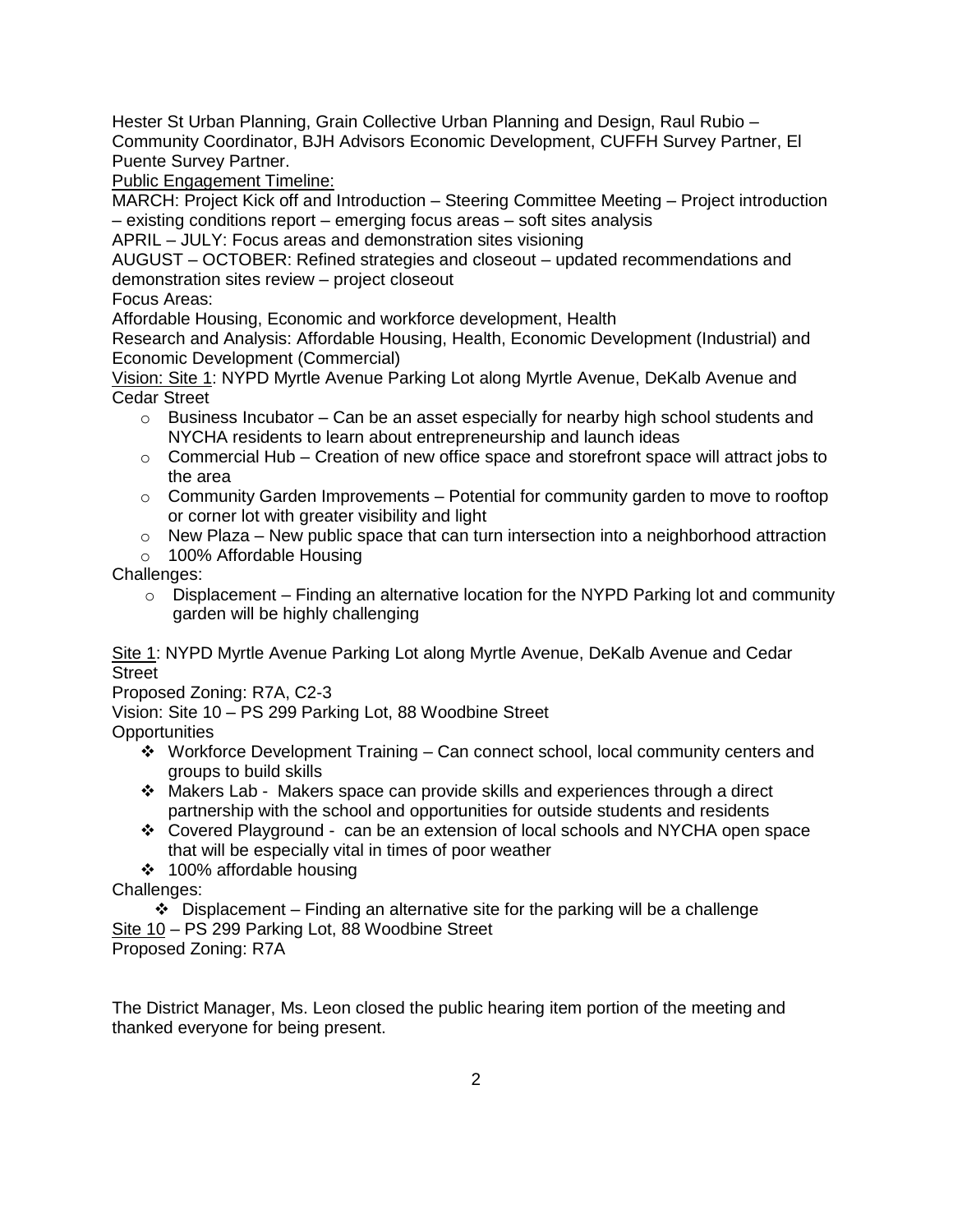The District Manager, Ms. Celestina Leon called the first roll call:

**First Roll Call:**  $-36$  members present this does constitute a quorum.

The acceptance of the agenda was made by Mr. Joshua Brown and second by Mr. Odolph Wright. All board members present were in favor. Motion moved.

The acceptance of last month's minutes was made by Ms. Barbara Jackson and second by Mr. Freddy Fowler. All members present were in favor. Motion moved.

#### **Chairperson's Report:**

Welcome back from the summer recess, to the new meeting season.

- Mr. Camacho ask for a moment of silence, before I begin my report, for Alysson Pinto-Chaumana, the little girl that lost her life after a granite fence fell on her on Harman Street.
- Thank you to all our returning board members, especially our Executive Board, who continue to volunteer their time. Welcome our new board members.
- This summer was busy. Bushwick has a lot of issues. I've been working with the district manager, Celeste, to see the needs for Bushwick, including:
- -
- $\triangleright$  Economic Development stores are closing due to high rents, there are a lot of vacant store fronts. Business are being pushed out

Ex. The Bushwick Food Coop was burned out of their location and are still looking for a place.

- $\triangleright$  The RAD program is here and everyone in housing is concerned. We are speaking with the presenters from June to make sure there is someone to address any problems.
- $\triangleright$  In our schools there is under enrollment. They are having a hard time.
- $\triangleright$  Public Safety: We need to support the 83<sup>rd</sup> precinct for them to get more personnel. The NCO program isn't working the way we were told it would work.
- $\triangleright$  There is the BOA (Brownfield Opportunity Area) project that is like the BCP (Bushwick Community Plan) being run by different people with some of the same members.
- Phrase from the City Charter regarding any ULURP.
	- > Board → Borough President → City Planning Commission → Elected Officials (the City Council)
- Issues continued:
	- $\triangleright$  Churches being sold, less people attending church the churches are historical we need to protect them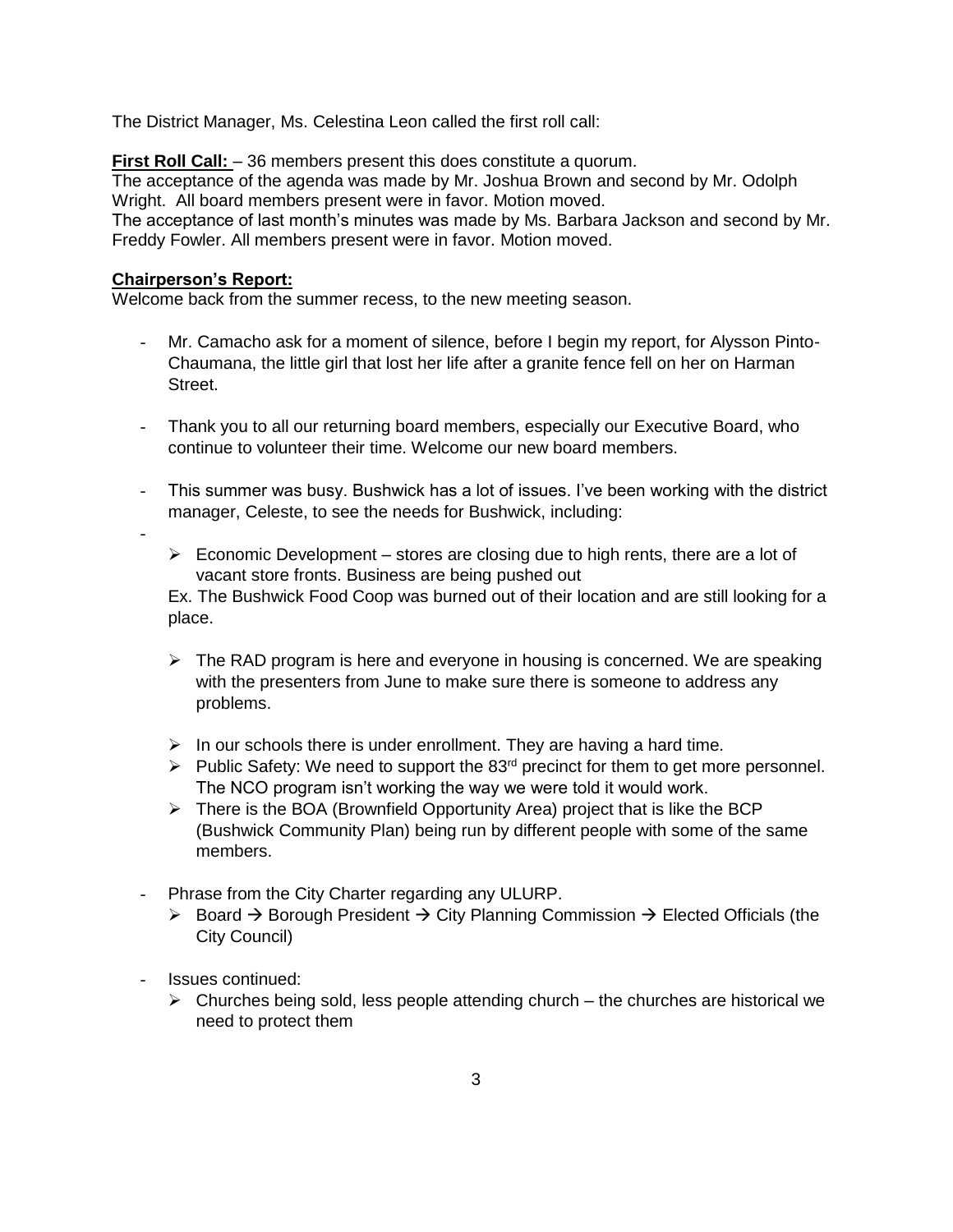- $\triangleright$  Rents are even higher, a lot of people are struggling to pay rent and stay in their homes
- $\triangleright$  The cost of food is higher
- ➢ Homelessness
- Board Member Attendance attend your committees for us to address these issues. We need quorum. If you're not able to make it and you can no longer be on the board let us know, but we need to have quorum to make recommendations and address these issues.
- Board Member Removal several board members, including Veronica Shell, Sufia Chowdhry, Nancy Liao, Jose Guzman, Egaudy Gomez, Ernest Estime, Christopher Graham, and Austen Martinez, received letters as per the board's by-laws regarding their attendance. The majority have confirmed they intend to stay on the board. The office did not hear from the following despite reaching out to them:

➢ Ernest Estime

We ask you to PLEASE let us know when you cannot make the meetings. If you cannot attend the meetings at all the board will have no choice, but to recommend removal in order to make sure that we get things done.

Removal will be addressed under Recommendations.

## The Elected Officials and / or their representatives that was present at the meeting.

- 1) Marisol Salazar, Representing 53<sup>rd</sup> Assembly District, Assemblywoman Maritza Davila, 249 Wilson Avenue, Brooklyn, NY 11237, 718-443-1205
- 2) Lorenzo Brea, representing Councilmember Rafael Espinal, 37<sup>th</sup> Council District, 1945 Broadway, Brooklyn, NY 11207, 718-642-8664
- 3) Fatima Elmansy, Representing Councilmember Antonio Reynoso, 34<sup>th</sup> Council District, 244 Union Avenue, Brooklyn, NY 11211
- 4) Karen Cherry Representing 54<sup>th</sup> Assembly District, Assembly Member Erik Martin Dilan, 718-386-4576, 366 Cornelia Street Brooklyn, NY 11237

## Federal, State or City Agencies

- 1) PO A. Mignone, 83rd Precinct, 480 Knickerbocker Avenue, [Alexander.Mignone@NYPD.org](mailto:Alexander.Mignone@NYPD.org)
- 2) Maria Santiago, North Brooklyn Coalition, Location Confidential
- 3) Maggie Mangual, Mental Health Clinic, Wyckoff Heights Hospital, 2374 Stockholm Street, Brooklyn, NY 11237
- 4) Boniface WeWe, Brooklyn Public Library Irving Branch, 360 Irving Avenue, Brooklyn, NY 718- 628-8378
- 5) Kurt Barnes, President of Cooper Street Community Association, 917-676-4055

## **83rd Precinct**

He previously at the 73 & the 77 Precincts. Captain Abraham Sanabria. Good and bad news: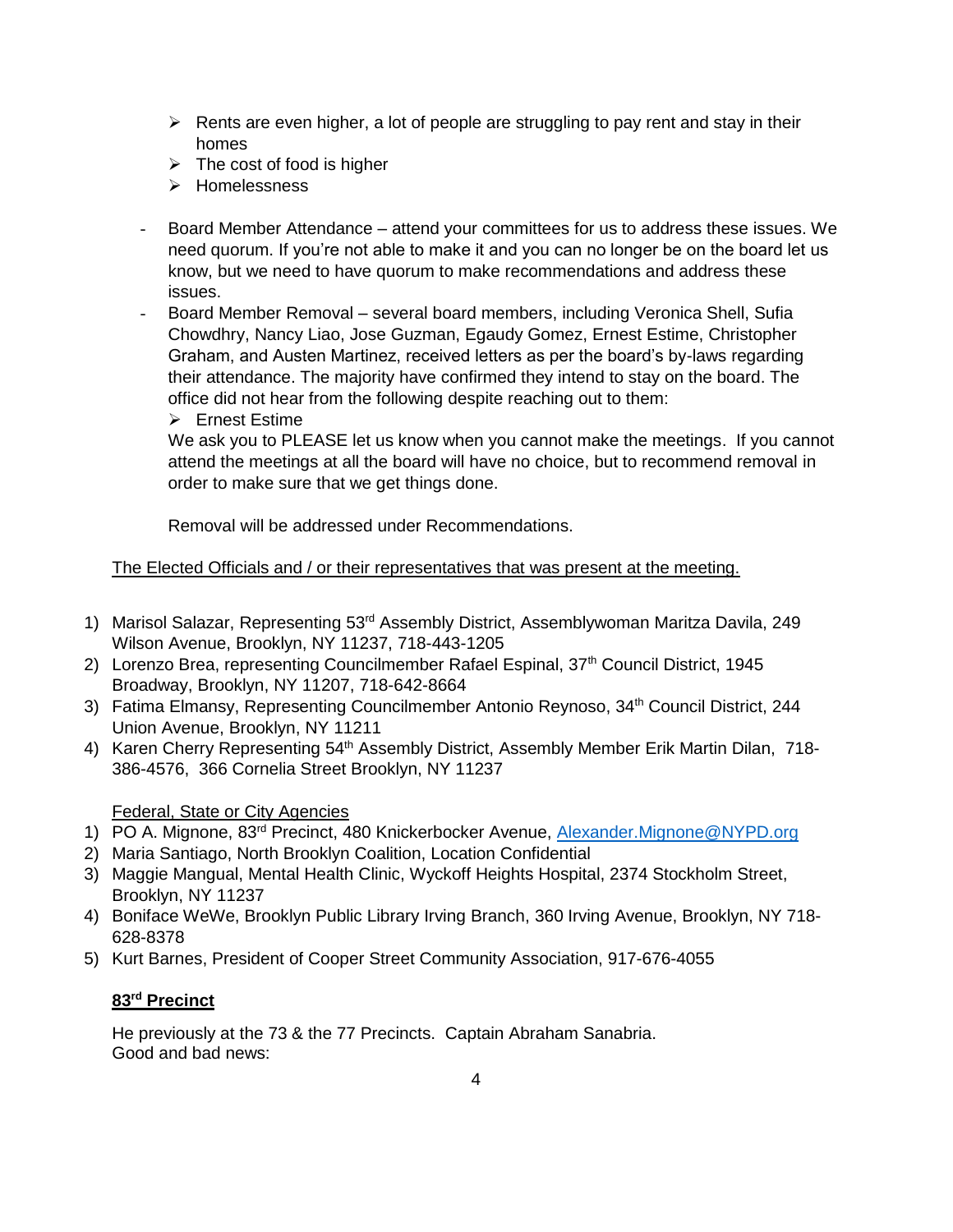Crime: increased by 1% from last year.

Assault: Up 13% for the year, past 28 days for the year up 74%

Grand Larceny: Up 15% for the year, Up 71% for the past month

Grand Larceny: A lot of it is unintended property-Myrtle Avenue corridor, People shop there and they leave their wallet, backpack, phone, etc., and then they disappear.

Please be aware and do not put your important items down, keep them with you at all times.

G.L.A: Increase in theft of mopeds and motorcycles. They are illegal, however people still have them. Put them inside a gate or somewhere safe. Put locks on them. They are being stolen not only in Bushwick but citywide.

Robbery: Down 21% in robberies for the past year and down 50% for the past month. Burglary: Down 28% for the year and 20% for the past month. Murder: Up by 2%

#### **District Manager's Report**:

The District Manager, Ms. Celestina Leon thanked all in attendance.

There is a lot going on in Bushwick, from our schools to our streets, and to the high volume of service calls received by the precinct, stated the District Manager.

#### Next Month's October's Public Hearing and Regular Meeting

After receiving various requests from community members, the Community Board's full board meeting will be held at a different location for the month of October 2019 and February 2020. The Audrey Johnson Learning Center located at 272 Moffat Street will be the next location for the month of October 2019. February's 2020 meeting location will be forthcoming.

Mr. Camacho stated that the location change will make it earlier for some of the seniors to attend the meeting. At a future date the meeting will be held at the other end of Bushwick, with Hope Gardens being the middle location.

New Committee Chairpersons:

ACT: Arts Culture Technology – Zulma Novoa CPSR: Civic Public Safety Religious – Barbara Smith EDC: Economic Development – Desmonde Monroe EPTS: Environmental Protection Transportation Sanitation – Raul Rubio HHSV: Health Human Services Citizens – Luisa Jose HLU: Housing Land Use – Martha Brown PRC: Parks and Recreation – Annette Spellen PLC: Permits and Licenses - Melissa Carrera YEC: Youth and Education – Virgie Jones

#### New Board Members: Brigette Blood, Daniella Davi, James Fitzgerald, Tanesha Honeygan and Sami Nemir

#### **Board Resignations:**

The District Manger thanked Sharline Moore and Nancy Liao for their tenure on the board and service to Bushwick. The Community Board wish them well.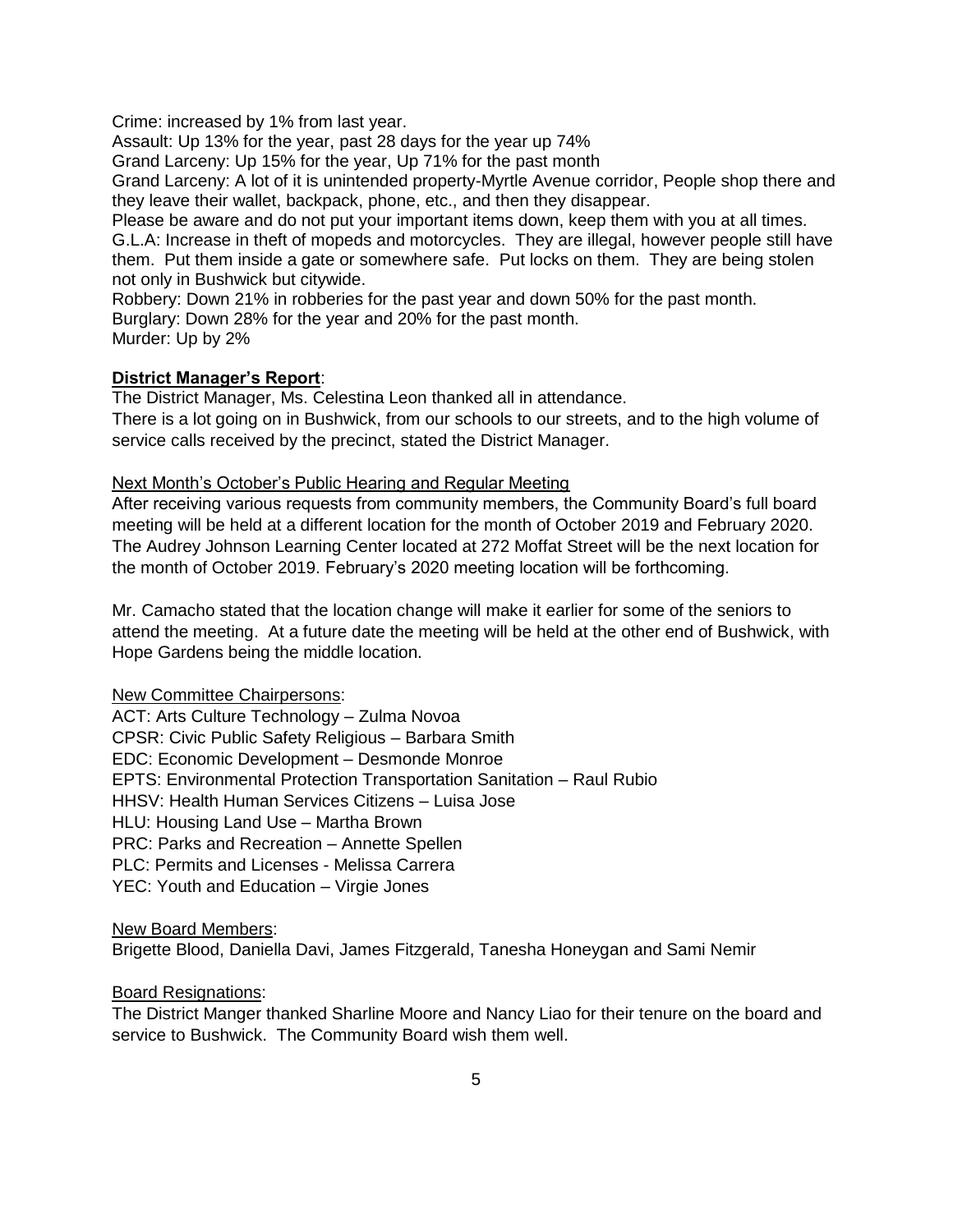For a list of meetings attended by the District Manager please contact the Community Board's office at [bk04@cb.nyc.gov](mailto:bk04@cb.nyc.gov) 

#### **Committee Reports:**

#### **Joint Committee Meeting**

**Economic Development Committee, (EDC)** – Committee Chairperson Mr. Desmonde Monroe **Housing and Land Use Committee, (HLU)** – Committee Chairperson Ms. Martha Brown Meeting: Wednesday, September 11, 2019 6:00 PM, 1420 Bushwick Avenue, Suite 370, Brooklyn, NY 11207-1422

Board Members in Attendance: EDC Chair, Desmonde Monroe; HLU Chair, Martha Brown; Gardea Caphart, Anne Guiney, Michelle Hilliard, Julio Salinas, Brigette Blood, Joshua Brown, Louisa Chan, Freddy Fowler, James Wiseman

Others in Attendance: CB4 Chairperson, Robert Camacho; CB4 District Manager, Celeste Leon; CB4 Community Associate, Willie Morales; Joseph Yanis, NYS Assembly; Edwin Delgado, Resident; Laisha Rivera, Ridgewood Bushwick Senior Center; Rick & Alix Birdoff, RD Management; Scott Short, RiseBoro; Maria Viera, Riseboro; R. Daruwalan, Resident; Vire Brahmbhatt, Architect/Representative; Luis Munice, El Puente; Jamila Rynes, NYC Mayor's **Office** 

Board Members Excused: Samy Nemir and Felix Ceballos Board Members Not in Attendance: Odolph Wright and Jose R. Guzman Items Discussed:

Mr. Desmonde Monroe: 319 Stanhope Street. Is currently a headstart program & senior center (RiseBoro & Grand Street Settlement). Their lease expires in October 2019.

Ownership (Richard Birdoff) would like input concerning the future use of property. He would like to enter a new lease with the city. The lease will have to be with multiple agencies, not the City of NY. Mr. Birdoff would like to add a third social service program to the building, most likely a risk youth program for youth ages 16-24 or a medical office for Wyckoff Height Hospital.

The building however needs improvements. Bricks removal and are being redone. Ground floor has no windows, planning on fixing.

They currently have 74 children enrolled in the head start program with 200 families on the waiting list, also 160-200 seniors use the center each week.

What exactly is being sought out?

Mr. Birdoff: Information, input, support from community board/elected officials to streamline process for lease and finding a third service provider.

Items Discussed HLU Meeting:

Old Business:

• 93 Starr Street. Property was purchased in 2013. Flagship lot that belongs to the city. Borough president recommended that the property remains residential and within zones.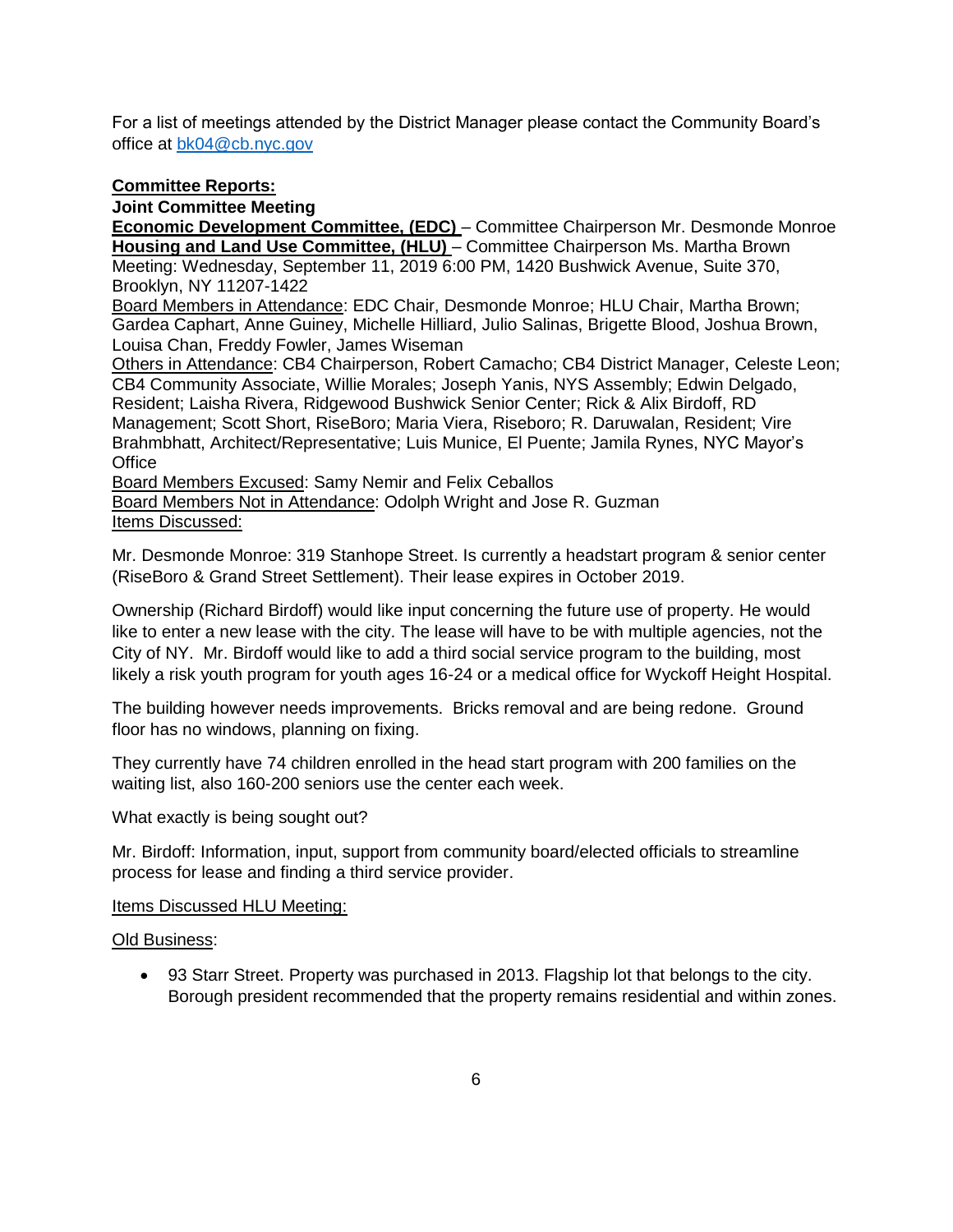- Lot #144. Block #1386. Need a ULURP done in order to have the adjacent land added to their portfolio in order to have a sufficient amount of land to build on their location within guidelines (At least 30 feet of land to build. Not possible without lot.)
- They were asked for a stipulation up front before the ULURP process in regard to the building height restriction by the local councilmember.
- Involved in removing lot as DCAS site in 2013. Sale away program
- Make draft for councilmember explaining situation.

## New Business:

A) Old Stanley—an upcoming application that will be coming to the Community Board soon.

Pilling & Evergreen Street Project—300-400 units and mixed-use building. Developer looking for a community partner, will be in future meeting. Developer came to April 2019 meeting.

- B) Pilling Street Block Association working actively
- C) Location is currently a manufacturing facility located on Pilling Street and Evergreen Avenue.
- D) EBC

## Recommendations:

- a) Advocate for long term renewal of 319 Stanhope Street. Zone R6.
- b) Be more strategic and stricter on compliance. Small subgroup within committee for compliance.
- c) IWB
- d) Motion for expansion of existing programs at 319 Stanhope Street as well as long term renewal of lease with the City of New York.

## Announcements

- Community Board Public and Regular Board Meeting is next Wednesday, September 18, 2019
- Charter Revision ballot coming November 2019

Motion to adjourn meeting made by Louisa Chan and seconded by Anne Guiney, All in favor. Meeting adjourned: 7:27 PM

**Permits and Licenses Committee, (PLC)** – Committee Chairperson, Melissa Carrera Meeting: Wednesday, August 14, 2019 6:00 PM, 1420 Bushwick Avenue, Suite 370, Brooklyn, NY 11207-1422

Board Members in Attendance: Melissa Carrera, PLT Chairperson; Egaudy Gomez, and James Wiseman

Others in Attendance: CB4 Chairperson, Robert Camacho; CB4 District Manager, Celestina Leon; Holman Enayatia and Jae Yu, 259 Saint Nicholas Street; Derihu 18 LLC, Patty Greer and Nick Nicewonder; 675 Central Avenue "Purgatory", Adam Clayton Powell; 195 Stanhope Street, BK Taco Factory, Terrance Roger:

For the PLC meeting report please contact the Community Board at [bk04@cb.nyc.gov](mailto:bk04@cb.nyc.gov)

Motion to adjourn meeting was made by J.Wiseman and second by E. Gomez.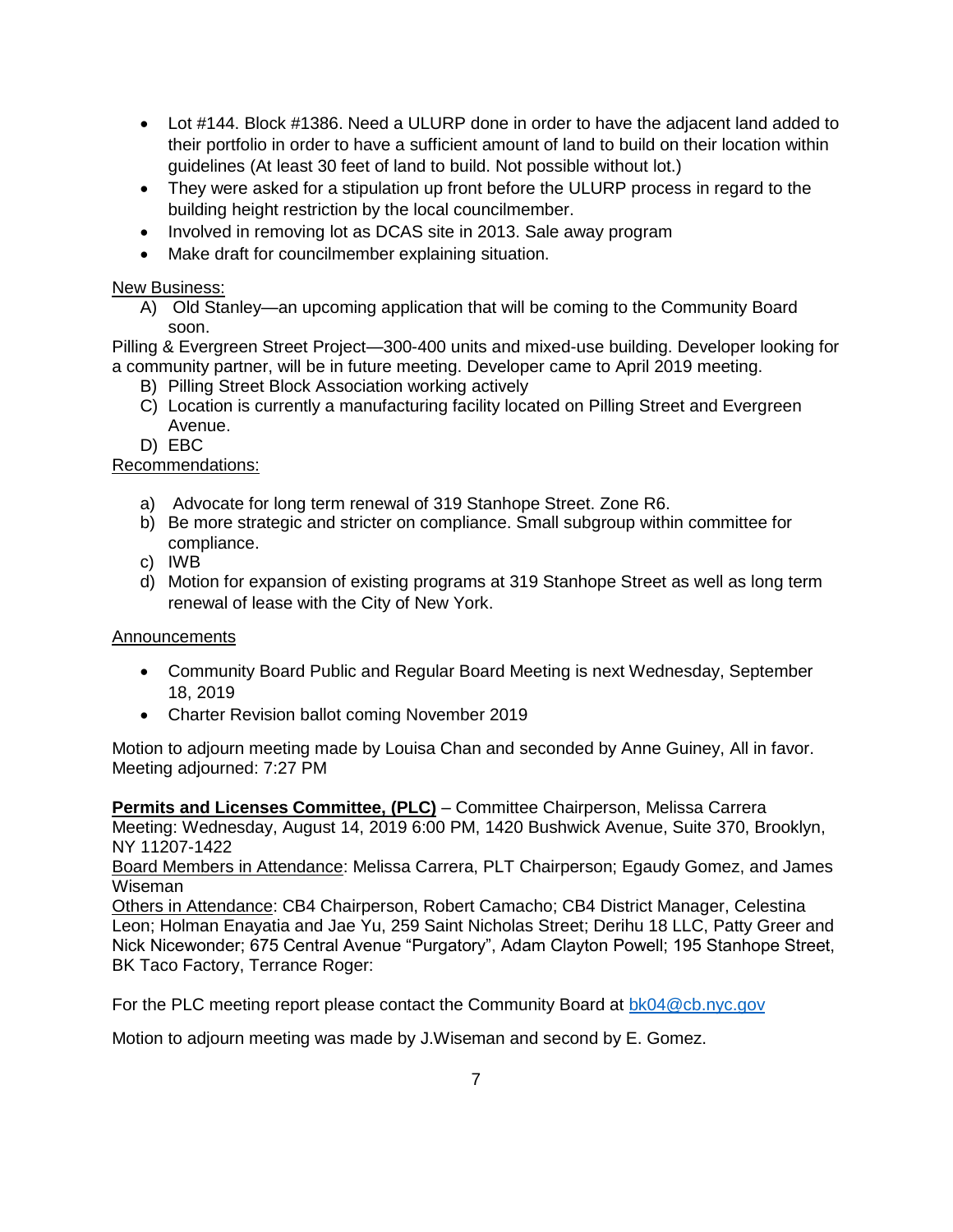Meeting adjourned at 7:23pm

## **Parks and Recreation Committee (PRC),** Chairperson Annette Spellen

Thursday, September 3, 2019, 6:00PM, 1420 Bushwick Avenue, Suite 370, Brooklyn, NY 11207 Committee Members in Attendance, Annette Spellen – Committee Chair, Carlos Feliciano, Barbara Jackson.

Committee Members not in Attendance**:** Felix A. Ceballos, Nancy Liao, Eliseo Ruiz Committee Members Excused**:** Louisa Chan**,** Gladys Puglia

Others in Attendance: Robert Camacho, CB4 Chairperson; Celestina Leon, CB4 District Manager; Willie Morales, CB4 Community Associate, Joseph DiMartino, Dept. of Parks; Richard Williams, Dept. of Parks; Henry Garcia, Real Guadalupe Soccer League; Carlos Pilatasig, Super Kids Soccer League; Nilda Rosario, Quebradillas Baseball Organization; Franqui Carrasco, Quebradillas Baseball Organization; Thomas McDonough, Bushwick Kickball Club

Annette Spellen, the committee chair opened the meeting with a round of introductions.

## Agenda Item #1 – **(**Review of the fall sports league permit requests)

Robert Camacho the Chairperson of Community Board 4 at the urging of the committee chairperson Annette Spellen clearly stated that all Bushwick parks are for kids 12 and under which has been established for the last 30 years with the NYC Parks Department.

- i. Quebradillas Baseball Organization Requested Hope and Green Central Knoll Parks
- ii. Real Guadalupe League Requested Bushwick and Heckscher Parks
- iii. Super Kids Soccer League Requested Bushwick and Heckscher Parks

Please see the attached document to see the breakdown of parks usage by the 3 sports organization above.

# Agenda Item #2 – (Old Business)

The survey of Bushwick 4 parks with the Brooklyn Parks Commissioner, who has made some promises on certain parks here in Bushwick and once those details are available, the information will be given out.

- i. Forestry/pruning of trees is done every 7 years, but if anything is an emergency or dangerous, please call 311. If any homeowner gets any damage to their property being water damage or what not, you can put a calm through the Comptroller office to get compensated for that damage.
- ii. If there is a tree pit in front of your home, the homeowner is totally responsible for that tree pit.
- iii. Park hours technically is under recommendation, but the overview from the last meeting year by the committee, the conversations regarding that the parks are open way too late at 1:00 AM and NYPD has made requests to have some parks close earlier. There is a pending recommendation to have all the parks close at 10:00 PM

Agenda Item #3 – (New Business)

i. Carlos Feliciano announce that the Quebradillas Baseball Organization collected one thousand two hundred (\$1,200.00) for the hospital with kids with cancer.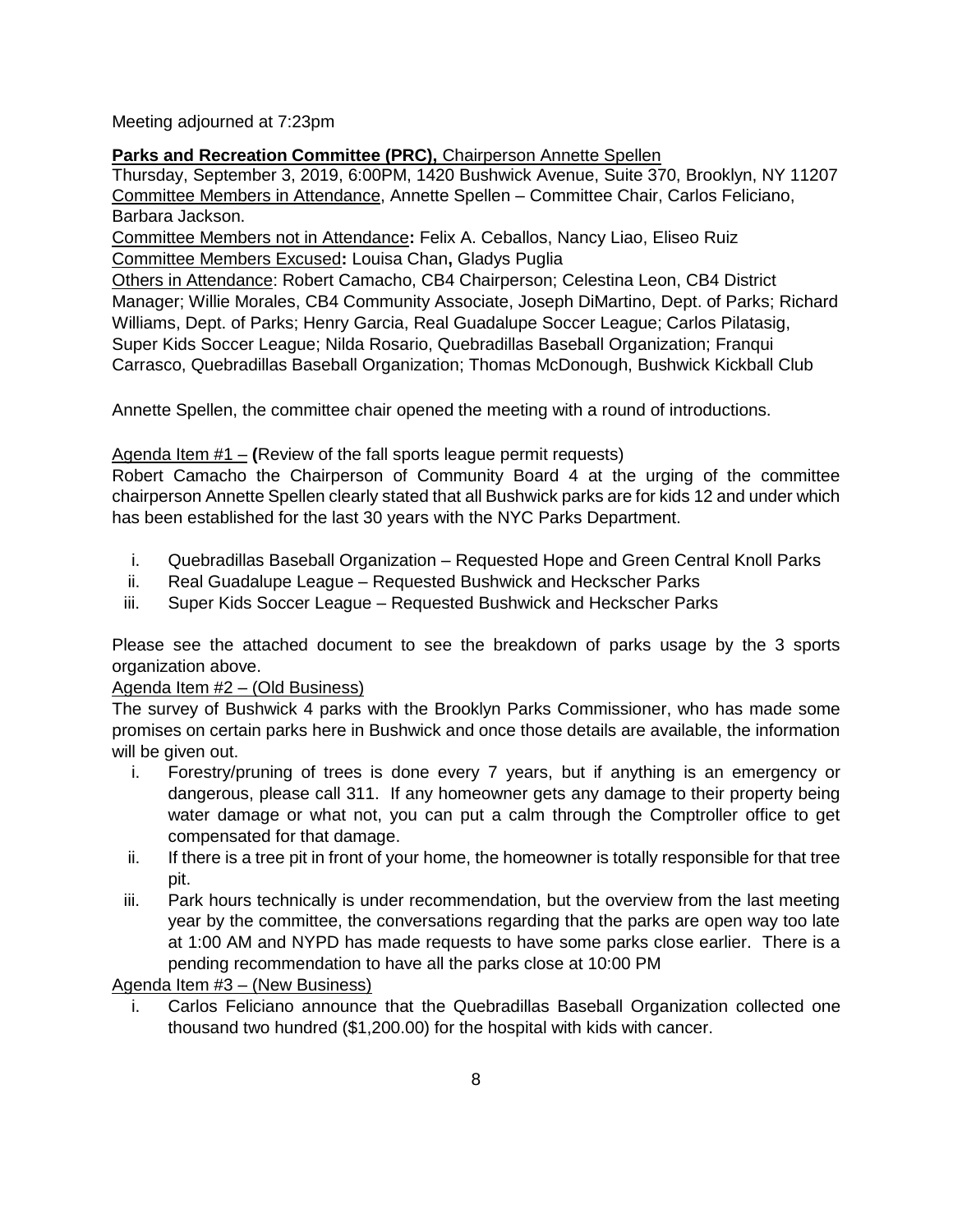- i. NYC Green thumb program is at risk because there are certain clauses with those licenses that put many gardens at risk.
- ii. Many green thumb or green area are not for personal use.

Agenda Item #4 – Recommendation

i. For all Bushwick parks to be open from 6:00 AM to 10:00 PM

Agenda Item #5 - Announcements

ii. Community Board 4 Meeting will be on Wednesday, September 18, 2019

Motion to adjourn meeting was made by Barbara Jackson and second by Carlos Feliciano All members in favor.

Meeting Adjourned: 7:16 pm

**Permits and Licenses Committee (PLC):** Chairperson, Mrs. Melissa Carrera

Wednesday, August 14, 2019, 6:00PM, 1420 Bushwick Avenue, Suite 370, Brooklyn, NY 11207 Broad members in attendance: Melissa Carrera– PLC Chairperson, Egaudy Gomez, James Wiseman

Others in Attendance: Robert Camacho – CB4 Chairperson, Celeste Leon – CB4 District Manager, Hooman Enayatia and Jae Yu– 259 St. Nicholas Ave/Derihu 18 LLC, Patty Greer and Nick Nicewonder– 675 Central Avenue/Purgatory, Adam Clayton Powell– 195 Stanhope Street/BK Taco Factory, Terrence Rogers and Michael James– 1595 Broadway/Gems Bar Event Space LLC, Pascual Serram– 221 Irving Ave/Mi Pequeno Inc, Stephanie Hendricks–1037 Broadway/Brooklyn Whiskers Bakery LLC, Veronica Tapia– 1481 Myrtle Ave/Mi Pequena Cholula Deli

Board Members Excused: Austin Martinez, Jerry Valentin

1) 259 St. Nicholas – Derihu 18 LLC – New Liquor, Wine, Beer, and Cider license in a Bar/Tavern - is a beer bar specializing in craft beer from around the world. People can learn about beer in a nice environment with recorded music. Not a lounge; strictly tavern/bar.

Committee Recommendation: Approve with no sale of liquor after midnight on Sunday.

2) 675 Central Avenue – Purgatory – New Liquor, Wine, Beer, and Cider license in a Bar/Tavern – a bar with nice environment also offering live acoustic, rock and jazz music.

Committee Recommendation: Approve with no sale of liquor after midnight on Sunday as well as the hours 4pm to 2am Monday to Wednesday.

3) 195 Stanhope Street – BK Taco Factory – New Liquor, Wine, Beer, and Cider license in a Restaurant – a bar with nice environment also offering live Latin band and patron dancing.

Committee Recommendation: Approve with no sale of liquor after midnight on Sunday.

1) 1595 Broadway– Gems Bar Event Space LLC– New Liquor, Wine, Beer, and Cider License in a Bar/Tavern – a bar and an events space with nice environment also offering recorded music.

Committee Recommendation: Approve with no sale of liquor after midnight on Sunday.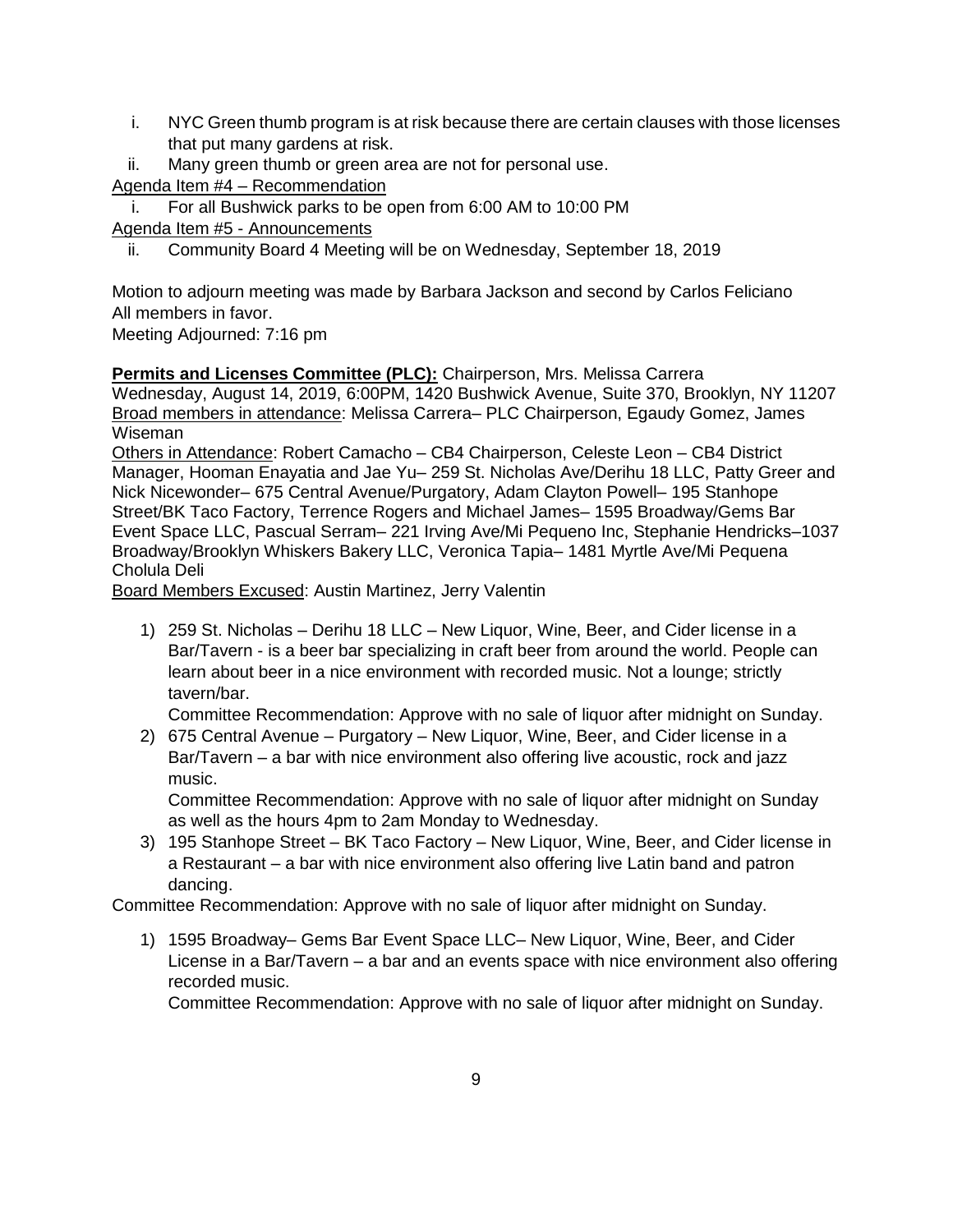- 2) 221 Irving Ave– Mi Pequeño Inc New Wine, Beer, and Cider license in a Restaurant a restaurant with a full kitchen/menu and bar offering wine, beer, and cider. Committee Recommendation: Approve with no sale of liquor after midnight on Sunday.
- 3) 1037 Broadway– Brooklyn Whiskers Bakery LLC– New Wine, Beer, and Cider license in a Bar/Tavern – a café with live music on special occasions, an outdoor sidewalk café area, and a bar offering wine, beer, and cider. The committee asked for the applicant's representative to have them attend the full board meeting on September 19<sup>th</sup> in lieu of their absence during the committee meeting. The representative was also asked to update their paperwork to reflect the correct hours of operation and resubmit them to the board's office.

Committee Recommendation: Approve with no sale of liquor after midnight on Sunday.

4) 1481 Myrtle Ave– Mi Pequena Cholula Deli Grocery Corp. –New Liquor, Wine, Beer, and Cider license in a Restaurant – a deli restaurant with nice environment also recorded music.

Committee Recommendation: Approve with no sale of liquor after midnight on Sunday. **Discussion** 

259 St. Nicholas Avenue - Took over the spot in April, old owner left the spot in good shape. Other business Bushwick Public House. Coffee and alcohol. Very good coffee, fresh bagels and pastries. Game night, comedy.

195 Stanhope Street - Bushwick Taco Company – one of the owners, the chef. Got the space not too long ago – he is trying to expand. Going to be the manager. Also work in Ridgewood

1595 Broadway - 5% discount to cops, marines, tenants in the building. Above is a non-profit building. GM worked at Moxie and Mr. Purple's - 42<sup>nd</sup> Street Time Square. Kitchen closes at 12am on Sunday.

Old Business – 428 Troutman Street – Mr. Camacho and Celeste visited the location to speak with the owner and clarify concerns around their hours of operation. The establishment is intended to be a performance venue ("music hall") with a coffee shop on the side under the same management. The owner assured the chairperson and district manager that the live music will wrap up before midnight. The exterior courtyard will only be for those getting air.

The committee would like for more members to join the committee. The committee would also like to work closely with Community Board 1 and the other Community Boards.

Motion to adjourn meeting was made by Egaudy Gomez and second by James Wiseman. All in favor. Meeting adjourned: 7:30pm

#### **Recommendations**:

- 1) Approve PLC Report Write letter to NYS Liquor Authority
- 2) Parks be open at 6:00AM and close at 10:00PM.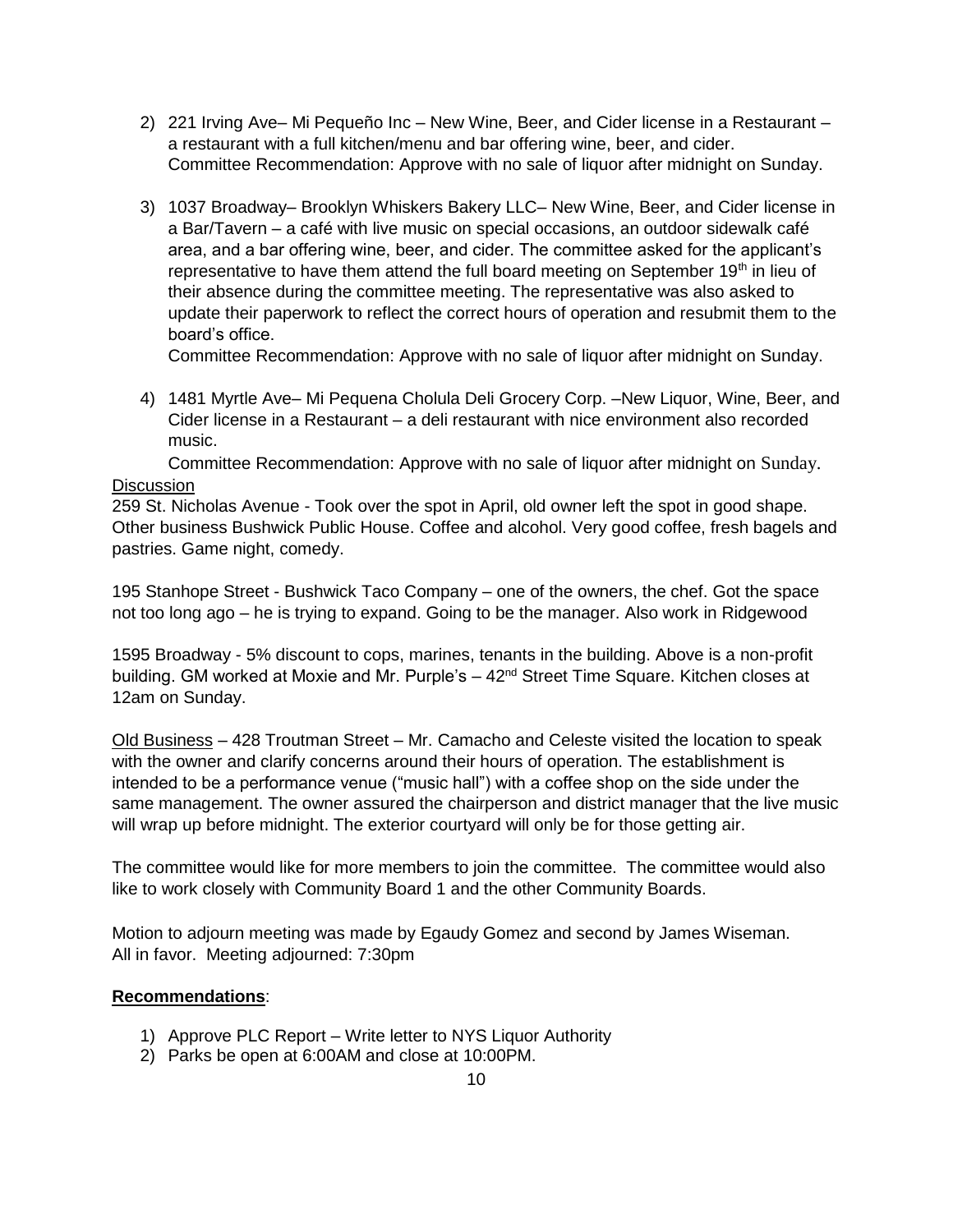3) Letter to Borough President to remove board member Ernest Estime, as per board's bylaws.

All member present were in favor. **Announcements:** 

Apply Online! Join the 2020 Census Team! [www.2020census.gov/jobs](http://www.2020census.gov/jobs) ; 1-855-562-2020 Federal Relay Service: 800-877-8339 TTY / ASCII [\(www.gsa.gov/fedrelay\)](http://www.gsa.gov/fedrelay)

The Federal Relay Service provides telecommunications services to allow individuals who are deaf, hard of hearing, and /or have speech disabilities to conduct official business with and within the federal government. The U.S. Census Bureau is an Equal Opportunity Employer. Excellent Pay, Flexible Hours, Paid Training and Temporary Positions

## NYC CENSUS 2020

Join the fight to get every New Yorker counted!

The Office of the Census for New York City, led by Director Julie Menin, is focus on ensuring a fair and accurate population count of New York City through the federal 2020 Census survey. What is at Stake?

- ➢ Over \$800 billion for federally funded programs your public schools and housing, senior center, Medicaid, SNAP, WIC, roads and bridges, and more are at risk!
- $\triangleright$  Up to two Congressional seats, affecting the balance of the Electoral College.

## How you can help?

- $\triangleright$  Spread the word about the importance of responding to the census in Spring 2020
- ➢ Recommending New Yorkers for federal Census jobs [\(www.2020census.gov/jobs](http://www.2020census.gov/jobs) for Census taker jobs & [www.usajobs.gov](http://www.usajobs.gov/) for jobs in local area offices)

Let's make sue NYC doesn't lose out on its fair share!

[www.nyc.gov/census2020](http://www.nyc.gov/census2020) Email questions to [info@census.nyc.gov](mailto:info@census.nyc.gov) 

Assembly Member Erik Martin Dilan: Free Civil Legal Services Coming to Your Neighborhood - The Mobile Legal Help Center is a partnership between the NY Legal Assistance Group (NYLAG) and the New York State Courts' access to Justice Program that provides free civil legal services to New York in need.

Private meeting rooms and technology inside the vehicle enable it to function as a full-service office. The vehicle will be stationed at: 366 Cornelia Street, Brooklyn, NY 11237 on October 2 and December 3, 2019, from 10amto 3pm.

To make an appointment or to get more information, please contact the office of Assembly Member Dilan at 718-386-4576.

Don't Be a Victim! Never Leave Your Personal Property Unattended. Assertive police strategies have cut crime dramatically making New York the safest large city in the nation. You can help the NYPD keep New York City safe by following these simple tips:

- $\ddot{\bullet}$  Be alert and aware of your surroundings at all times. Criminals often target people who are distracted.
- When in a bar or restaurant, don not leave your handbag over the back of your chair, on a stool or on the floor.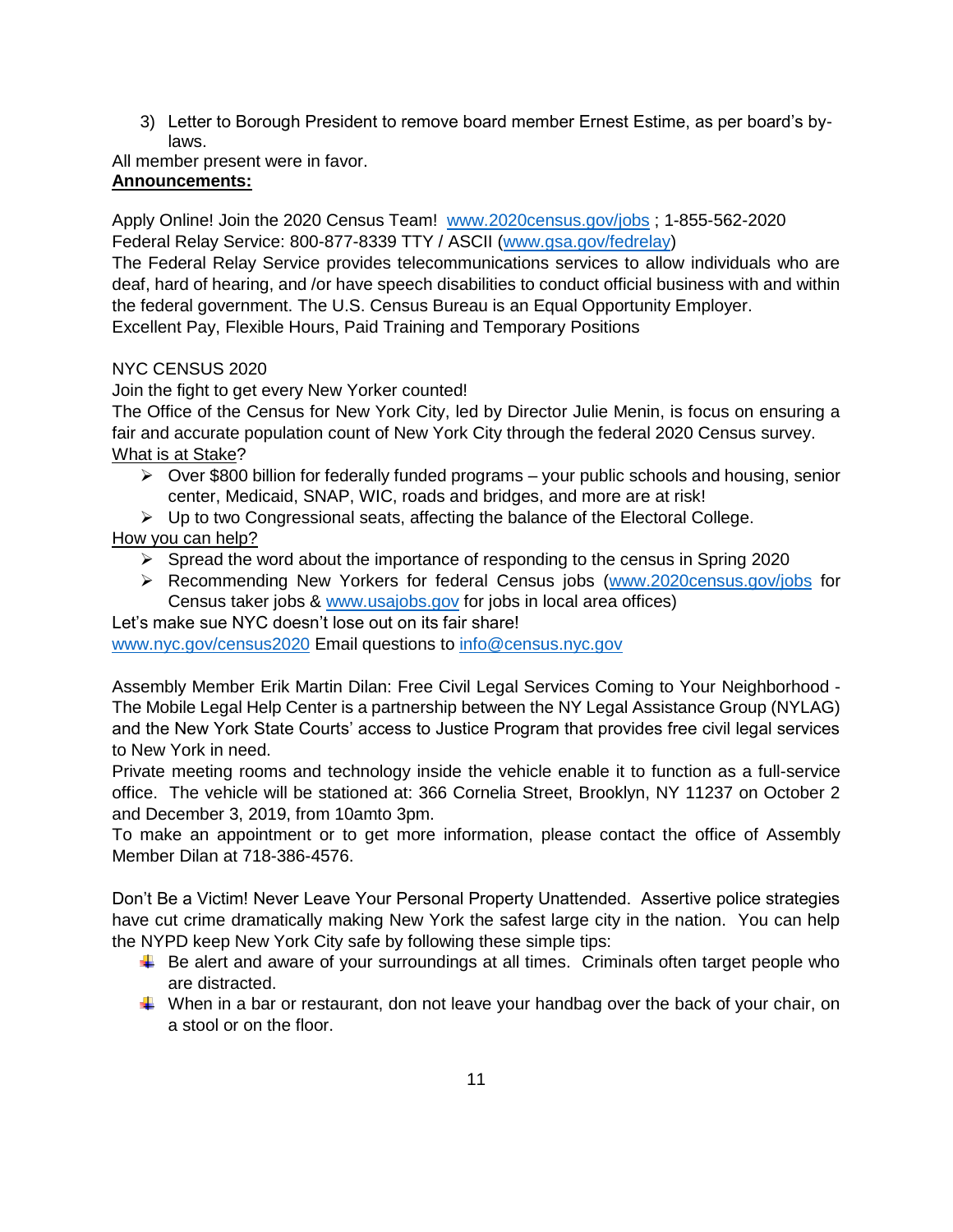- White headsets are a dead giveaway. Protect your musical device by keeping it out of sight and changing the headset color.
- $\ddot{\phantom{1}}$  Hold on to your cell phone and keep it secured out of sight when not in use.
- $\downarrow$  Carry your wallet in the breast pocket of your jacket or in your side pocket of your jacket or in your side pants pocket. NEVER in the rear pants pocket which is one of the easiest to pick.
- $\downarrow$  Carry your purse close to your body. NEVER wrap the strap around your body.
- $\downarrow$  Don't leave belongings such as bags and laptops computer unattended.
- $\downarrow$  Carry only the amount of cash or number of credit cards necessary to make purchased for the day.
- $\downarrow$  Place items out of sight in the truck of your vehicle prior to reaching your destination. Never leave packages on the passenger area of the vehicle.
- $\downarrow$  Be wary of distractions. Sometimes one perp diverts your attention while another picks your pocket or steals your belongings.
- $\ddot{\bullet}$  Follow your instincts. Remember, "If it seems too good to be true, it probably is".

Emergency situations call 911. Non-emergencies call 311. Report and suspicious activity to: 1-888-NYC-SAFE

Movies @ Washington Irving Library September 2019 – Theme: Inspiration

Wonder, 2017. 113 Minutes Screening: Wednesday, September 11, 2:30pm to 4:00PM The Kings Speech, 2010. 119 Minutes. Screening: Wednesday, September 18, 2:30pm to 4:00pm.

Beautifully Broken, 101 Minutes 2018. Screening: Wednesday, September 25, 2:30pm to 4:00pm. These films are adult themed, intended for mature audiences!

Brooklyn Public Library – Washington Irving Library, 360 Irving Avenue. Brooklyn, NY 11237 between Palmetto and Woodbine Avenue. 718-628-8378, [www.bklynlibrary.org](http://www.bklynlibrary.org/)

SAVE A LIFE. Carry Naloxone. About 3 New Yorkers die from drug overdose everyday…YOU can save a life with Nalaxone. Take a course. Save a life. Strengthen your community. NYC Department of Health and Mental Hygiene. Brooklyn Neighborhood Health Action Center. Contact: Z Novoa, DOHMH, [ZNovoa@health.nyc.gov,](mailto:ZNovoa@health.nyc.gov) 718-637-5221 For more information, visit [www.nyc.gov/health/naloxone](http://www.nyc.gov/health/naloxone) 

North Brooklyn is facing a housing crisis of vast proportions. With market rates skyrocketing and our neighborhoods losing rent-stabilized units every year, thousands of people–including residents who have lived here for decades–are being displaced from their homes. Tenant harassment and racial discrimination in housing are rampant. Bushwick is faced with the prospect of a massive up zoning that would destroy jobs, cause evictions and transform our community. With our rent laws expiring in 2019, New York is at a crossroads.

That's why Senator Salazar has placed affordable housing at the center of her campaign. She will fight to:

- End the vacancy decontrol that incentivizes tenant harassment and eviction,
- End preferential rents and sharply limit MCI-induced rent increases, both of which abet gentrification
- Secure state financing for truly and deeply affordable housing–housing that's affordable to the working-class residents of North Brooklyn, not just the rich.